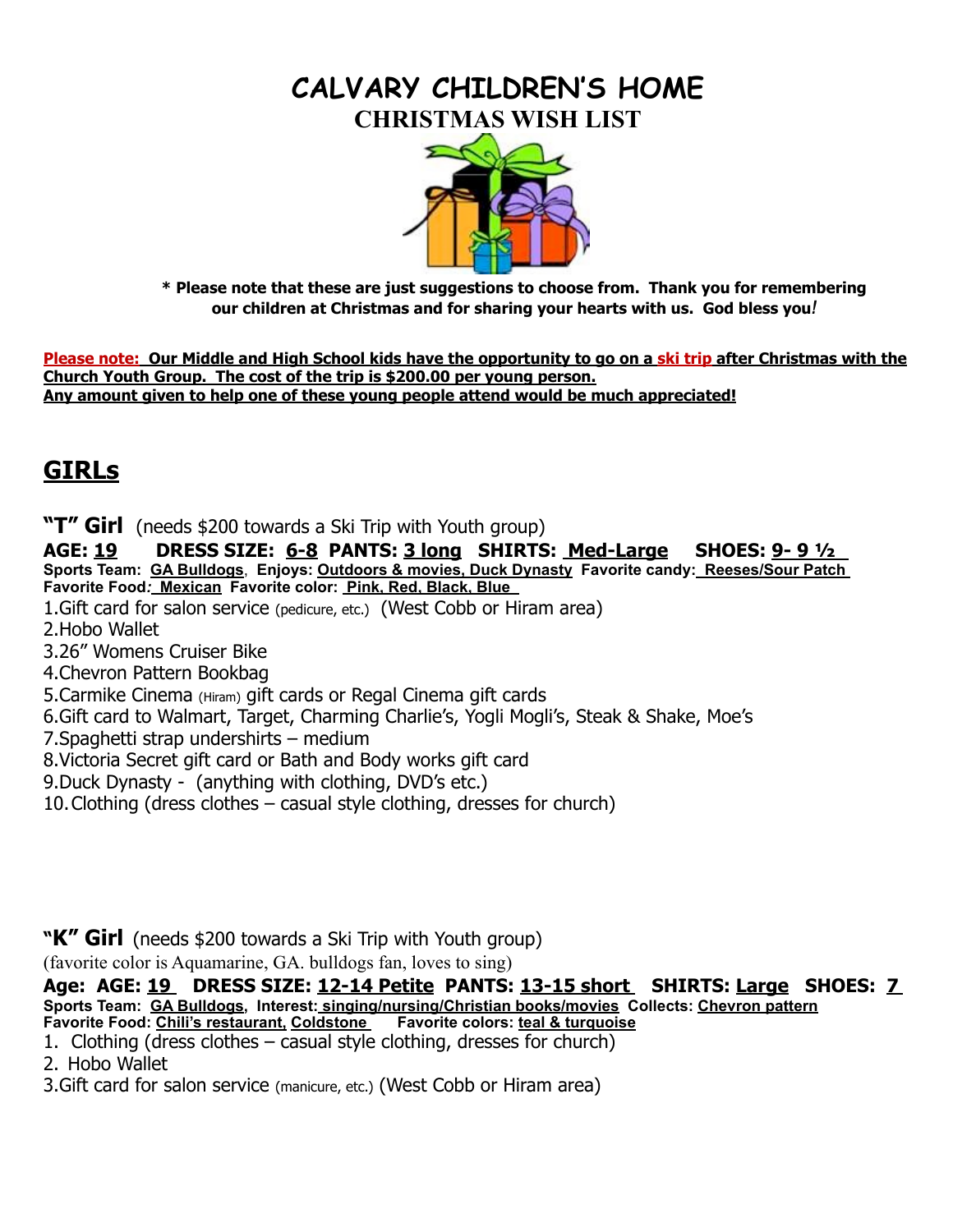- 4. Gift card to Walmart, Target, Charming Charlie's, Yogli Mogli's, Steak & Shake, Moe's
- 5. Digital scale
- 6. Sonicare toothbrush
- 7. Pandora Charm Bracelet
- 8. Zumba game for Xbox/Kinect
- 9. Nintendon DSI & games
- 10. Fragrance or Bath and Body workd

#### "**C" Girl** (needs \$200 towards a Ski Trip with Youth group)

#### **AGE: 19 DRESS SIZE: 10-12 Misses/Petite PANT SIZE: 10-12 short/petite SHIRTS: Large SHOES: 7**

#### **Enjoys: horses/western/Christian books Favorite candy: fruit snacks**

- **Favorite Food***: Mexican,* **Favorite color: Pink, green, blue Favorite Clothing: Hollister, American Eagle, Nike**
- 1.Gift card for Salon service (manicure, etc.) (West Cobb or Hiram area)
- 2. Gift card to Walmart, Target, Charming Charlie's, Yogli Mogli's, Steak & Shake, Moe's
- 3. Carmike movie gift cards (Hiram) or Regal gift card
- 4. Clothing (dress clothes casual style clothing, dresses for church)
- 5. Luke Bryan or Jason Aldean CD
- 6. TV with built in DVD player
- 7. Any monogrammed jewelry "C" or "c M B"
- 8. Cornhole Game
- 9. Money for ski trip"
- 10.Cowboy boots (not black) size 7 ½

## "**A D" Girl**

#### **AGE: 11 DRESS SIZE: 12-14 girls PANT SIZE: 12-14 girls SHIRT SIZE: 12 girls SHOES: 5 ½ Favorite Team: Denver Broncos Enjoys: Crafts, reading, riding bikes Favorite Food***:* **Italian**

- **Favorite color: blue & purple**
- 1. Gift card to Walmart, Target, Charming Charlie's, Yogli Mogli's, Steak & Shake, Moe's
- 2. Carmike Movie gift card (Hiram) /Regal gift cards
- 3. Clothing ( any dress clothes, shirts casual style clothes, dresses for church)
- 4. Gumball machine
- 5. Athletic Work out wear (Youth 12-14)
- 6. TV/DVD player combo
- 7. Church shoes black flats 7 ½
- 8. Electric skooter
- 9. Craft things to make
- 10. Cowboy boots  $(7 \frac{1}{2})$

## **"A H" Girl**

#### **AGE: 11 DRESS SIZE: 12-14 Girls PANTS SIZE: 12-14 girls SHIRTS: 12 Girls SHOES: 7 Favorite team: Pittsburgh Steelers Enjoys: Music, crafts, riding bikes, video games Favorite Food***:* **steak Favorite color: Orange**

- 1. Gift card to Walmart, Target, Charming Charlie's, Yogli Mogli's, Steak & Shake, Moe's
- 2. Clothing (dress clothes casual style clothing, (dresses for church-size 14)
- 3. Electric Scooter –pink
- 4. Mini Trampoline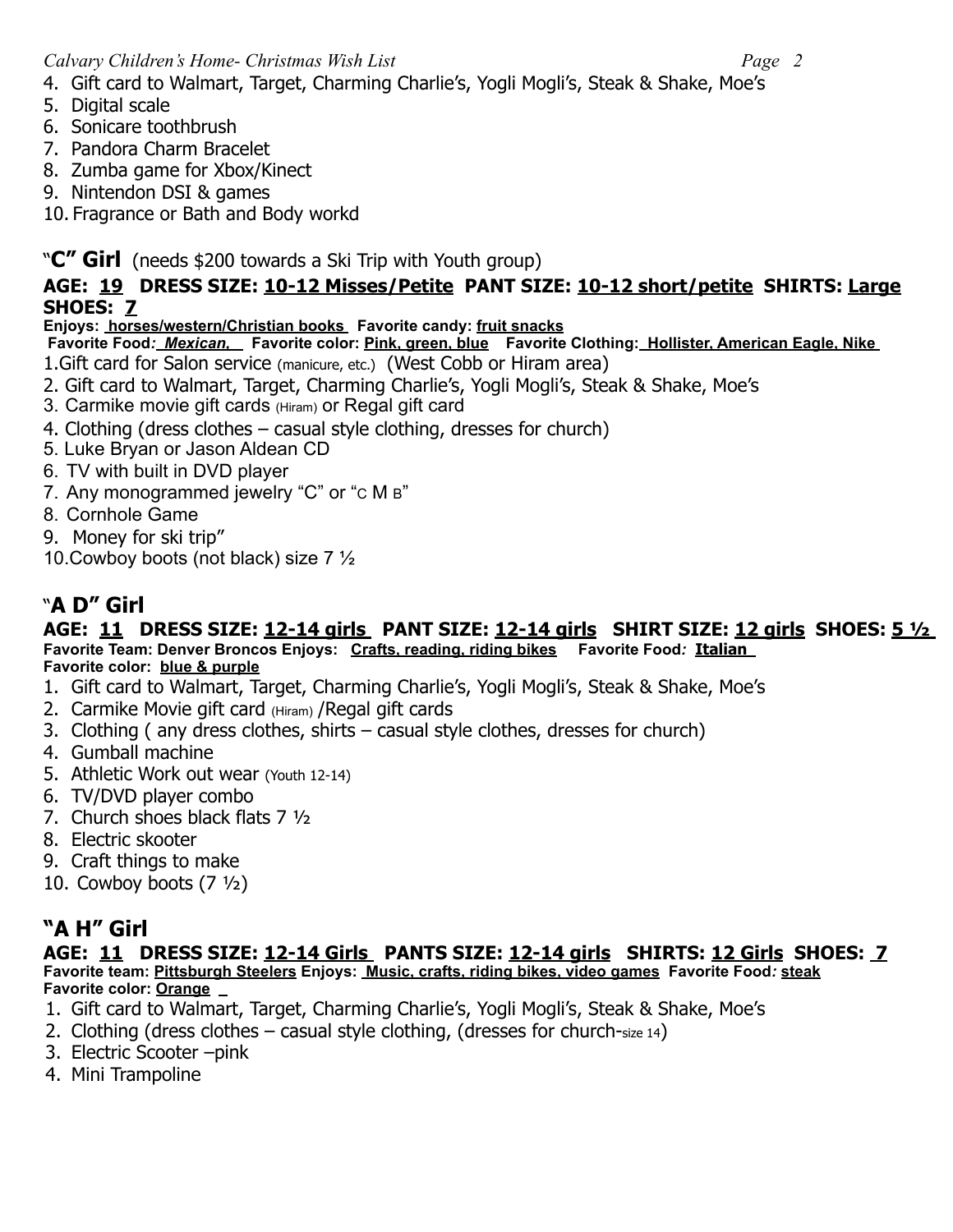- 5. Nike Pink Tennis shoes (size 6)
- 6. Flat shoes (Size 6)
- 7. Girl games for Xbox Kinnext and or Girl games for Wii and Wii controllers
- 8. 24" Girls BMX Bike with helmet
- 9. Sunglasses
- 10. Portable DVD player

# **BOYS**

"**B C" Boy** (needs \$200 towards a Ski Trip with Youth group)

### **AGE: 16 SHIRT SIZE: Men's large PANTS: 32x32 SHOE: 11**

**Sports Team: GA. Bulldogs, Falcons, Braves Activities: Plays baseball and football Favorite color: Blue**

- 1. Gift card to Walmart, Target, American Eagle, McDonalds, Subway, Moe's
- 2. Clothing items (under armor hoodies- collared button down shirts polos pants sweaters)
- 3. Gift card to Carmike Cinema (Hiram) or Regal Cinema
- 4. Money for ski trip
- 5. Northface jacket
- 6. Guy Harvey Shirts
- 7. Towels
- 8. Non-cloth sperry boat shoes

### **"N G" Boy** (needs \$200 towards a Ski Trip with Youth group)

#### **AGE: 16 SHIRT SIZE: Mens large PANTS: 32x 34 SHOES: 12 Mens**

#### **Favorite sports team: Braves, Falcons, GA Bulldogs Enjoys: Sports, baseball, football, Favorite Food: McDonald's Favorite color: Blue**

- 1. Visa gift card
- 2. Clothing items (sweat pants hoodies- collared button down shirts jeans pants polos)
- 3. Gift card to Walmart, Target, American Eagle, McDonalds, Subway, Moe's
- 4. PS-3 games and controllers
- 5. Clothing Likes American Eagle clothing or Polo Ralph Lauren anything
- 6. Sterlite-Black 23-Gallon (92 qt.) Footlocker
- 7. Gift card to Carmike Cinema (Hiram) or Regal Cinema
- 8. Money for ski trip
- 9. Guy Harvey shirts
- 10. Sperry shoes

## "W B" Boy (needs \$200 towards a Ski Trip with Youth group)

(Favorite color is camo – loves to go biking, hiking- Georgia fan)

#### **AGE: 15 SHIRT SIZE: 18 Boys or Adult small PANTS: 30 x28 SHOES: 9 ½ Favorite sports team: Braves, Falcons, Ga. Bulldog Enjoys: Sports, rollerblading, golfing Favorite Food: Anything Favorite color: Blue**

- 1. Gift Card (Wal-Mart, Target, American Eagle, Marshall's, Clothing stores etc.)
- 2. Clothing items (under armor hoodies- collared button down shirts polos pants sweaters)
- 3. Sterlite-Black 23-Gallon (92 qt.) Footlocker
- 4. Gift card to Carmike Cinema (Hiram) or Regal Cinema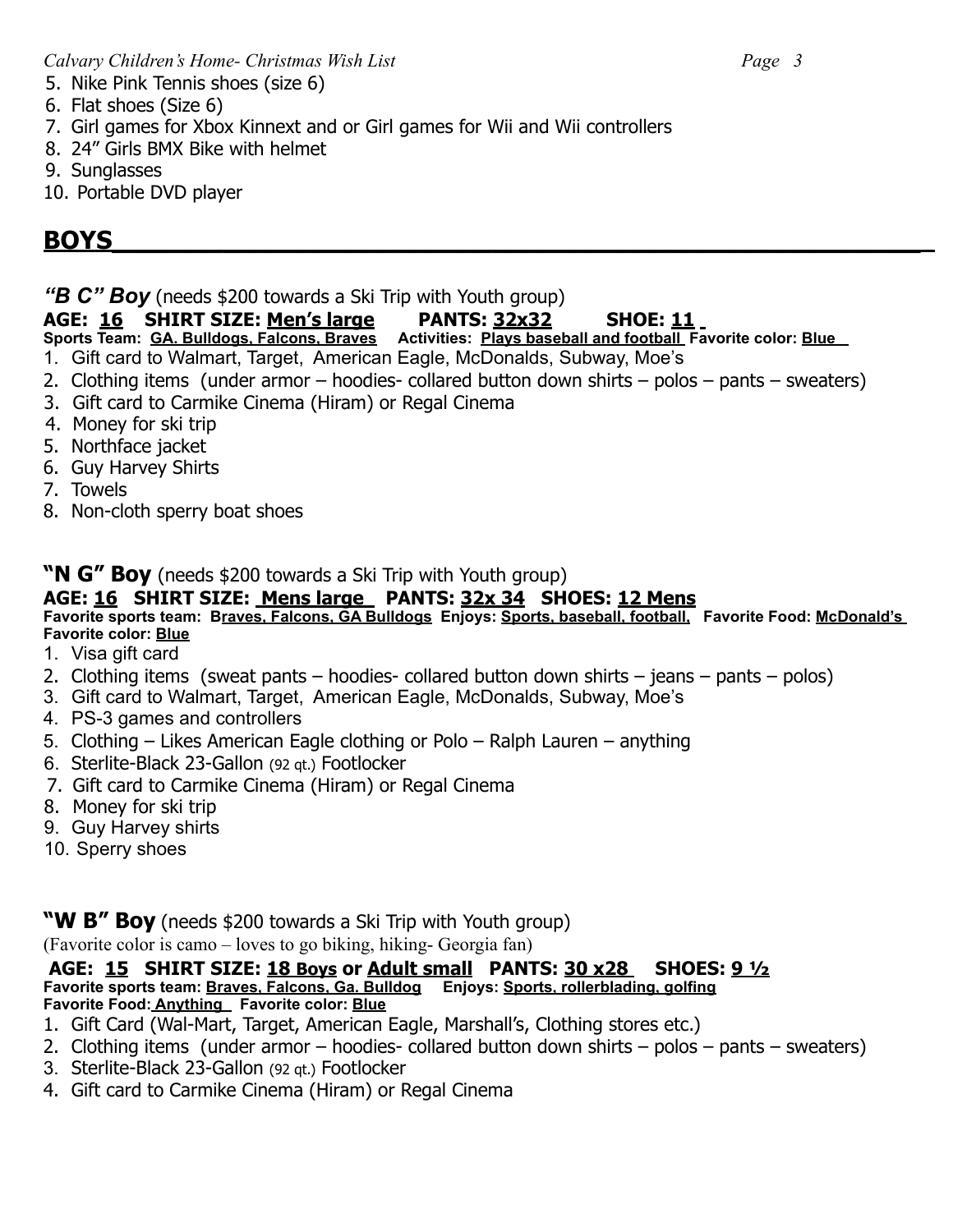- 5. Money for ski trip
- 6. Guy Harvey Shirts
- 7. Northface ski jacket and mask \*\*
- 8. Camo Freedom Scooter (I don't know what this cost? May be too much)
- 9. Polo Sweater or shirt

#### *"K B" Boy* (needs \$200 towards a Ski Trip with Youth group)

#### **(Likes N.Y. Giants – sports – electronic games)**

#### **AGE: 14 SHIRT SIZE: 18 boys PANTS: 18 boys SHOES: 11**

**Favorite sports team: Falcons, Ga. Bulldog Enjoys: Computer games Favorite Food***:* **Anything Favorite color: Blue** 1. Clothing items (under armor – hoodies- collared button down shirts – polos – sweaters)

- 2. Gift Card (Wal-Mart, Target, American Eagle, Marshall's, Clothing stores etc.)
- 3. Sterlite-Black 23-Gallon (92 qt.) Footlocker
- 4. Gift card to Carmike Cinema (Hiram) or Regal Cinema
- 5. Money for ski trip
- 6. X-Box sports games
- 7. Northface jacket
- 8. Sperry like shoes
- 9. Guy Harvey shirts
- 10. Loves to fish  $-$  so Fishing gear

#### *"K E" Boy* (needs \$200 towards a Ski Trip with Youth group)

 **(**Likes to play basketball)

#### **AGE: 14 SHIRT SIZE: 18 boys PANTS: 18 Slim SHOES: 9**

**Favorite sports team: Falcons Enjoys: Computer games Favorite Food***: Anything* **Favorite color: Blue**

- 1. Clothing items (under armor collared button down shirts jeans pants sweaters)
- 2. Gift Card (Wal-Mart, Bass Pro Shop, American Eagle, Kohles, Clothing stores etc.)
- 3. Clothing Likes American Eagle clothing or Polo Ralph Lauren anything
- 4. Sterlite-Black 23-Gallon (92 qt.) Footlocker
- 5. Gift card to Carmike Cinema (Hiram) or Regal Cinema
- 6. Money for ski trip
- 7. Kevin Durants VI basketball shoes or some kind of basketball shoes
- 8. Polo shirts
- 9. Grey Northface bookbag
- 10. Baitcaster rod and reel

#### **"N D" Boy** (needs \$200 towards a Ski Trip with Youth group)

### **Age: 14 SHIRT SIZE: Men's Large PANTS: 34 x 32 SHOES: 12**

**Sports Team:** *GA Bulldogs/Braves* **Hobbies:** *singing* **Favorite color:** *Blue* **Likes:**

- 1. Gift card to Walmart, American Eagle, Target, Kohles, Academy Sports
- 2. Clothing items (under armor hoodies- collared button down shirts jeans pants sweaters)
- 3. Sterlite-Black 23-Gallon (92 qt.) Footlocker
- 4. Gift card to Carmike Cinema (Hiram) or Regal Cinema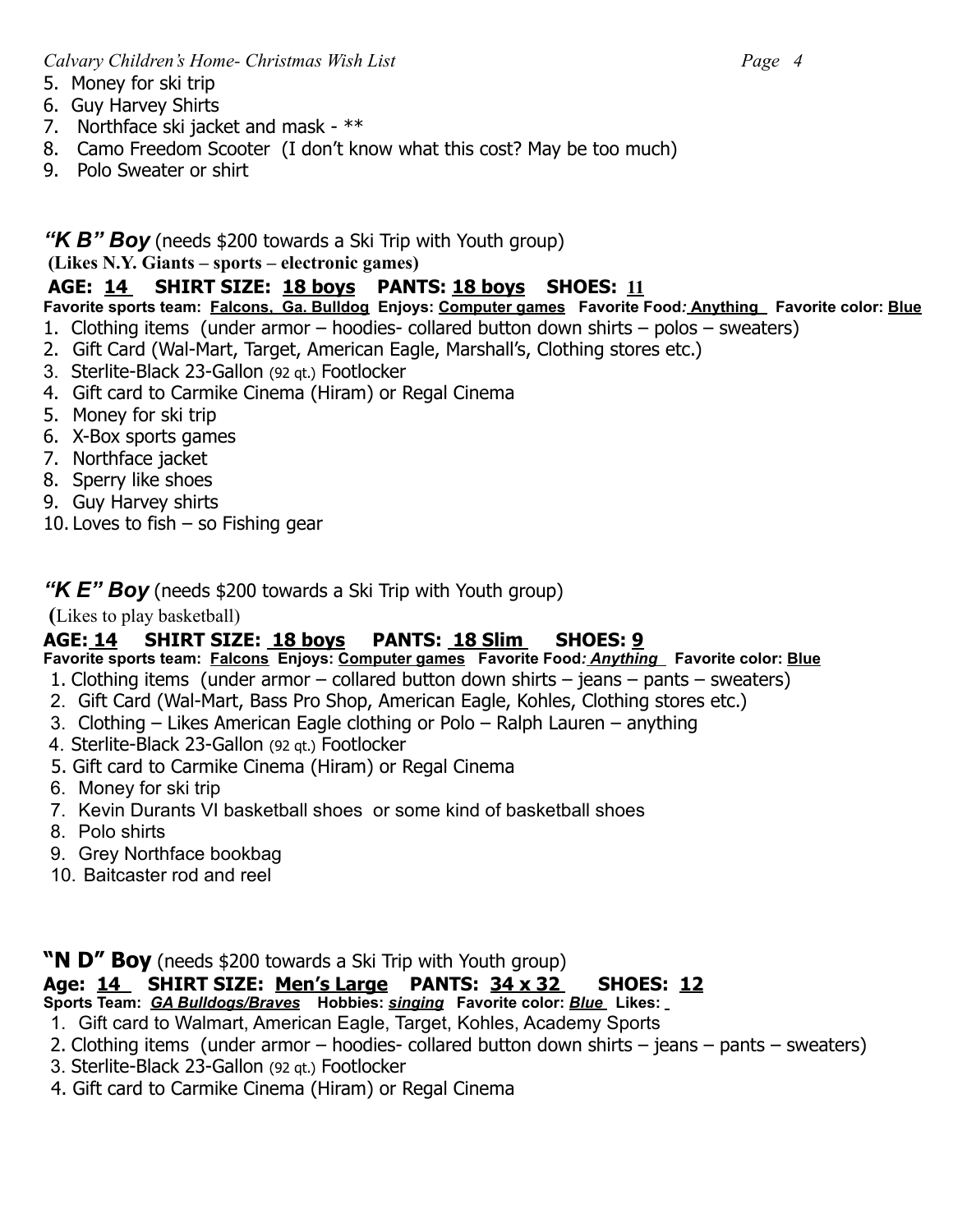- 5. Money for ski trip
- 6. Madden 25 for PS3
- 7. Remote control Air hog plane
- 8. Sperry shoes
- 9. Shirt & Tie set
- 10. Northface jacket

*"J B" Boy*(needs \$200 towards a Ski Trip with Youth group)

### **AGE: 13 SHIRT SIZE: 12 boys PANTS: 14 boys SHOES: 8**

- **Favorite sports team: Falcons, GA Bulldog Enjoys: Computer games Favorite Food***:* **Anything****Favorite color: Blue**
- 1. Clothing items (under armor hoodies- collared button down shirts jeans pants sweaters)
- 2. Gift Card (Wal-Mart, Bass Pro Shop, Kohles, Clothing stores etc.)
- 3. Clothing Likes American Eagle clothing or Polo Ralph Lauren anything
- 4. Sterlite-Black 23-Gallon (92 qt.) Footlocker
- 5. Gift card to Carmike Cinema (Hiram) or Regal Cinema
- 6. Money for Ski trip
- 7. Winter coat
- 8. Nike Tennis shoes
- 9. Sperry shoes (tan or brown)
- 10. Remote control air hog plane

*"P R" Boy* (needs \$200 towards a Ski Trip with Youth group)

### **AGE: 12 SHIRT SIZE: 16 PANTS: 14-16 Boys SHOES: 6 ½ Mens**

**Favorite sports team: GA Bulldogs Enjoys: Soccer & band Favorite Food: McDonald's/Subway/Mexican Favorite color: Red**

- 1. Clothing items (under armor hoodies- collared button down shirts jeans pants sweaters)
- 2.Gift Card (Wal-Mart, Bass Pro Shop, Kohles, Clothing stores etc.)
- 3. Money for ski trip
- 4.Predator soccer ball
- 5.Camera
- 6.Alfred's Teach Yourself to Play Piano"
- 7.Bait Caster/Rod
- 8.Nike anything (14-16 shirt), Nike tennis shoes
- 9. Gift card to Carmike Cinema (Hiram) or Regal Cinema
- 10.Any Walter Foster How to Draw Book or Cartoon Sketching book

## *"S E": (Boy)*

## **AGE: 7 SHIRT SIZE: 7 boys PANTS: 7 Slim SHOE: 1**

**Sports Team: GA Bulldogs/Braves Hobbies: singing Favorite color: Blue & White Likes: Coloring/Drawing**

- 1. Clothing items (polos– hoodies- collared button down shirts jeans pants sweaters, tshirts)
- 2. **Gift Card** (Wal-Mart, Belk's, Target, American Eagle, Ross, Clothing stores , Subway, etc.)
- 3. Winter coat
- 4. Tennis shoes
- 5. Xbox Kinnect games
- 6. Leap frog reader software/hardware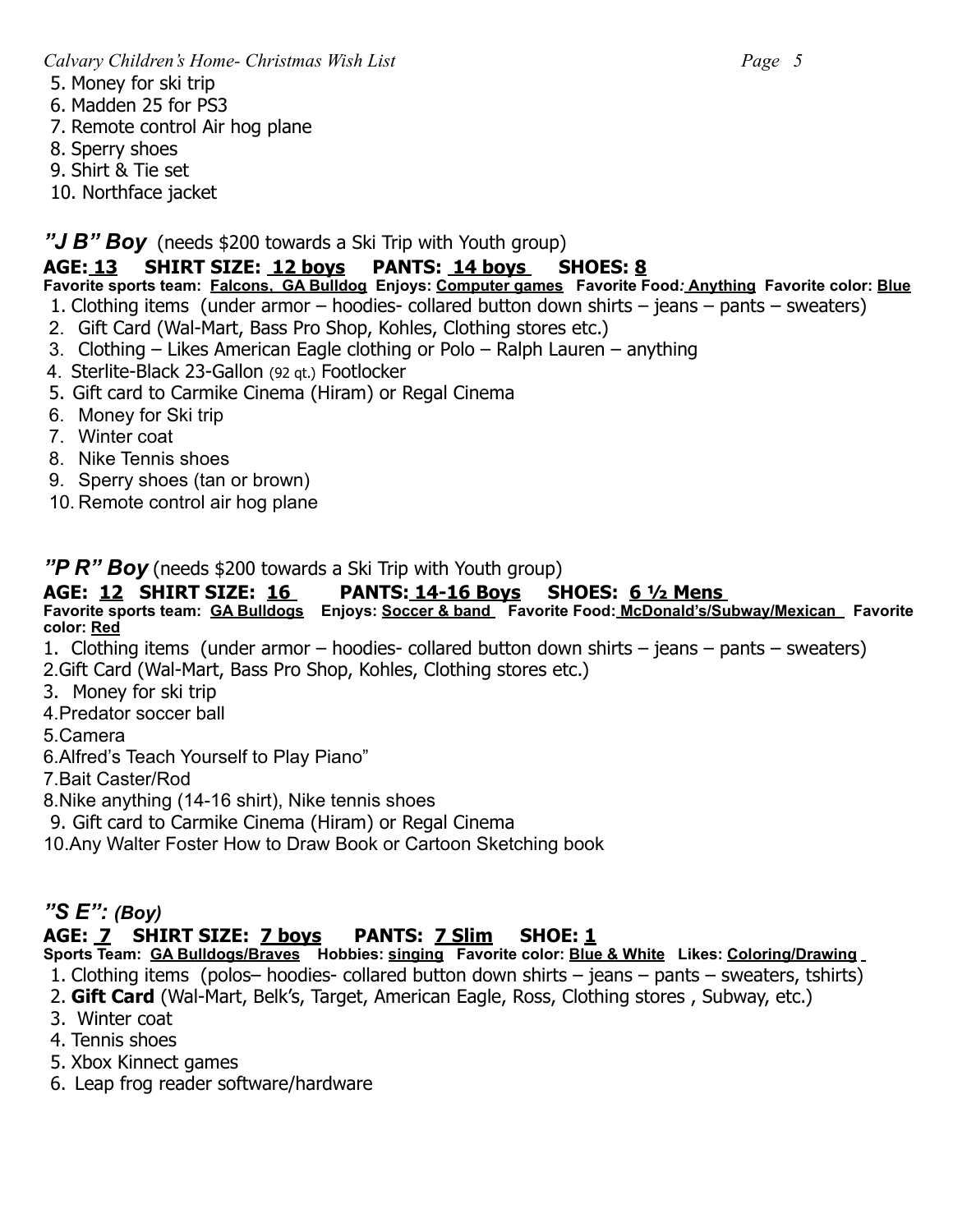7. Leap frog writing system (Green)

8. Gift card to Carmike Cinema (Hiram) or Regal Cinema

9. Robotic Puppy

10.Hat & gloves

## *"M L" (Boy)*

## **AGE: 7 SHIRT SIZE: 5-6 BOYS PANTS: 6 SHOES: 10 ½ - 11**

**Favorite sports team: Braves, Falcons, GA Bulldog Enjoys: Legos Favorite Food***: Any* **Favorite color: Blue**

- 1. Clothing items (tennis shoes jeans sweat suit sweaters)
- 2. **Gift Card** (Wal-Mart, Belk's, Target, American Eagle, Ross, Clothing stores , Subway, etc.)
- 3. Leap frog reader software/hardware
- 4. Leap frog writing system (Green)
- 5. Cowboy boots (11)
- 6. Gorilla play set Trapeze Bar/rings
- 7. Xbox Kinnect games (age appropriate)
- 8. Lego City (anything)
- 9. House shoes
- 10. Camera

#### **HOUSEPARENTS' CHILDREN**

*"CB" (Boy)* (needs \$200 towards a Ski Trip with Youth group)

#### **AGE: 13 SHIRT SIZE: 18 PANTS: 18 Boy's SHOES: 7**

**Favorite Sports Team: Auburn**, **Hobbies: football Favorite Candy : Reeses Favorite color: Blue Interests: football and hunting** 

- 1. **Gift Card** (Wal-Mart, Belk's, Target, American Eagle, Ross, Clothing stores , Subway, etc.)
- 2. Tony Gonzalez Autograph Jersey (XL)
- 3. Gift card to Carmike Cinema (Hiram) or Regal Cinema
- 4. Football display cases
- 5. Playstation 3 controllers or games
- 6. Black Northface jacket
- 7. Auburn or falcon collectibles
- 8. Sperry loafers brown for tan
- 9. Peyton Manning collectibles
- 10. Football cards

*"M Y" (Boy)* (needs \$200 towards a Ski Trip with Youth group)

**AGE: 15 SHIRT SIZE: Mens X-LARGE PANTS: 36/30 SHOES: 11 ½ men's Sports Team: GA Bulldogs Hobbies: Baseball and fishing Collects: Fishing tackle–**

**Favorite color: Blue, Enjoys: baseball, football, sports, Harley Davidson** 

- 1. Tony Gonzalez Autograph Jersey (XL)
- 2. GA Bulldog Jersey #3 Gurley (XL)
- 3. Bait Caster Cover
- 4. Madden 25 Xbox game
- 5. Baseball sunglasses